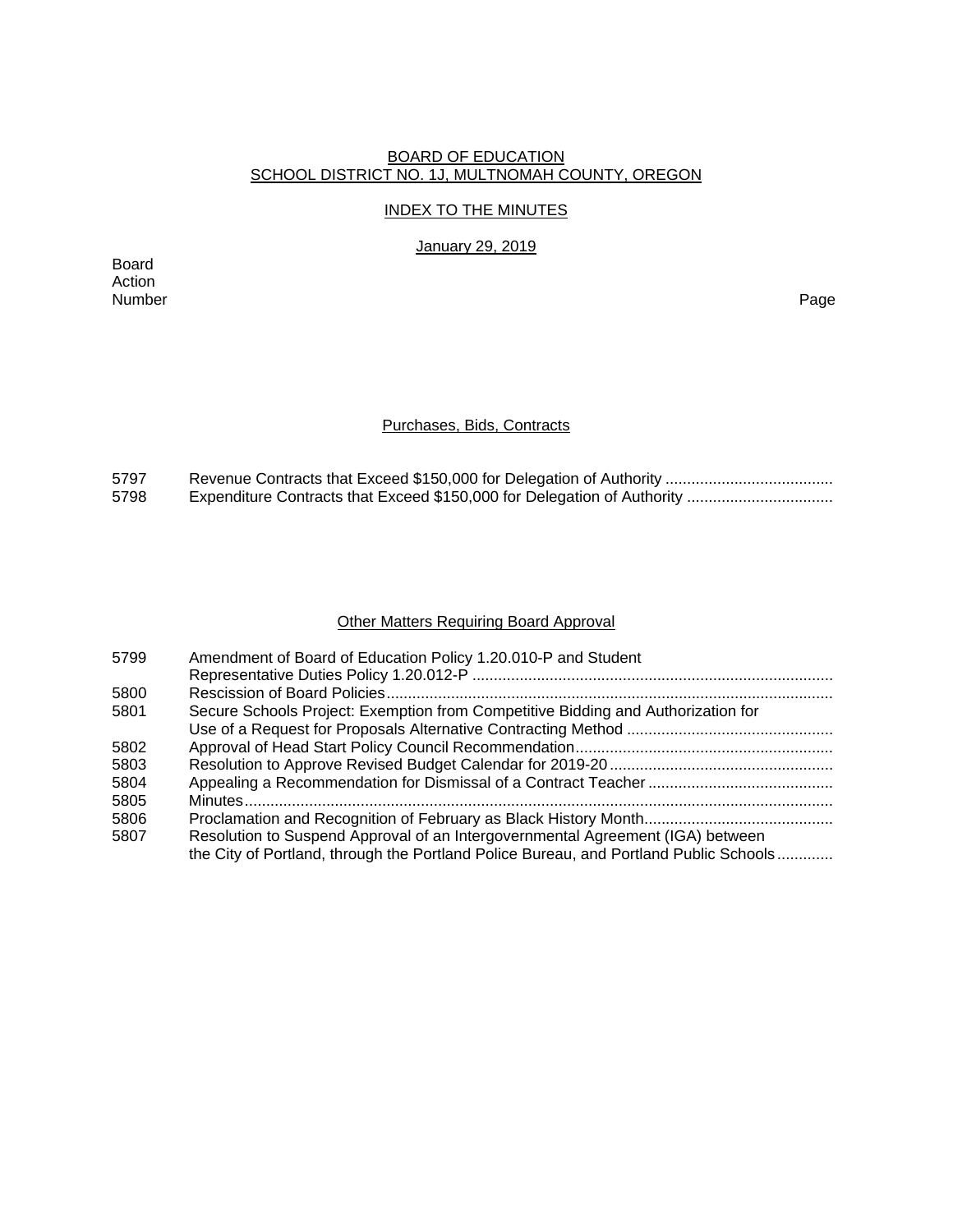January 29, 2019

# Purchases, Bids, Contracts

# Resolution Numbers 5797 and 5798

Director Rosen moved and Director Kohnstamm seconded the motion to adopt the above numbered items. The motion was put to a voice vote and passed unanimously (7-yes, 0-no), with Student Representative Paesler voting yes, unofficial.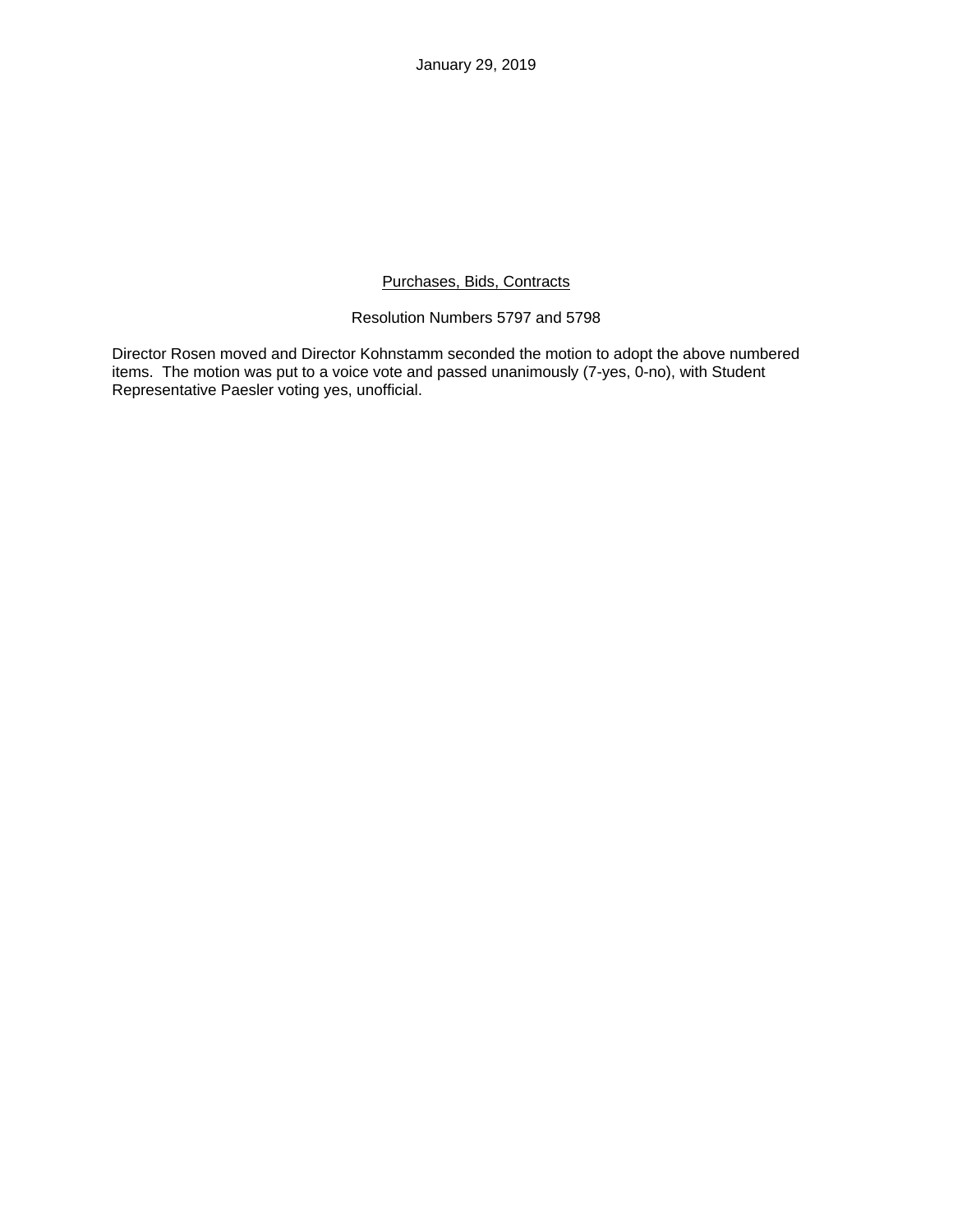#### January 29, 2019

## **RESOLUTION No. 5797**

#### Revenue Contracts that Exceed \$150,000 Limit for Delegation of Authority

### **RECITAL**

Portland Public Schools ("District") Public Contracting Rules PPS-45-0200 ("Authority to Approve District Contracts; Delegation of Authority to Superintendent") requires the Board of Education ("Board") to enter into and approve all contracts, except as otherwise expressly authorized. Contracts exceeding \$150,000 per contractor are listed below.

### **RESOLUTION**

The Superintendent recommends that the Board approve these contracts. The Board accepts this recommendation and by this resolution authorizes the Deputy Clerk to enter into the following agreements.

#### **NEW REVENUE CONTRACTS**

#### No New Revenue Contracts

## **NEW INTERGOVERNMENTAL AGREEMENTS / REVENUE ("IGA/Rs")**

No New Intergovernmental Agreements/Revenue Contracts

### **AMENDMENTS TO EXISTING REVENUE CONTRACTS**

| Contractor                        | Contract<br>Term             | <b>Contract Type</b>                                                      | <b>Description of Services</b>                                                                                             | Contract<br>Amount          | Responsible<br>Administrator,<br><b>Funding Source</b>        |
|-----------------------------------|------------------------------|---------------------------------------------------------------------------|----------------------------------------------------------------------------------------------------------------------------|-----------------------------|---------------------------------------------------------------|
| Oregon Department<br>of Education | 7/1/17<br>through<br>6/30/19 | Intergovernmental<br>Agreement /<br>Revenue<br>IGA/R 65265<br>Amendment 2 | This amendment adds funds for<br>Long Term Care and Treatment<br>Educational programs serviced<br>by Portland DART School. | \$5,377,817<br>\$10,254,252 | Y. Curtis<br><b>Fund 205</b><br>Dept. 9999<br>Grant: Multiple |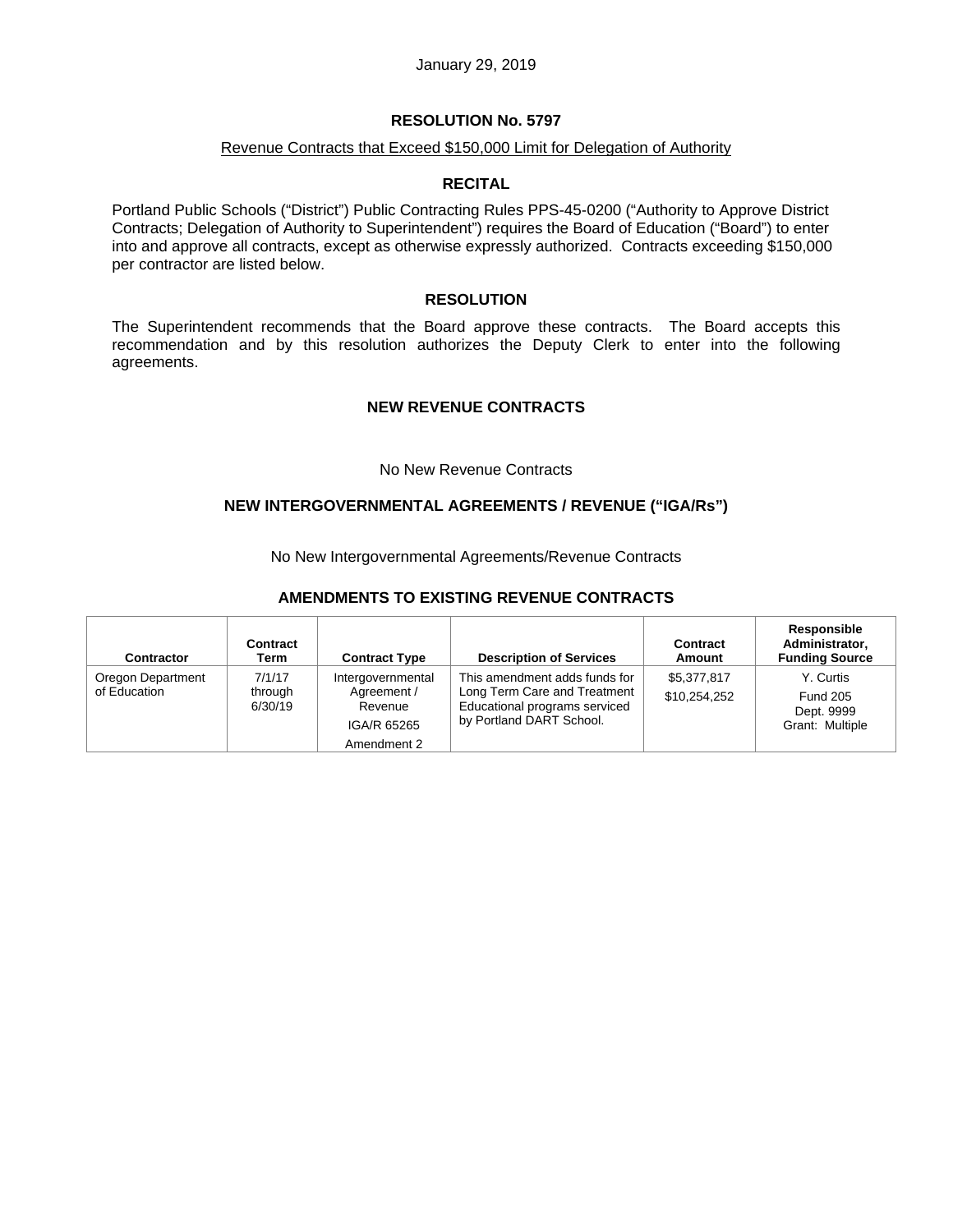# Expenditure Contracts that Exceed \$150,000 for Delegation of Authority

# **RECITAL**

Portland Public Schools ("District") Public Contracting Rules PPS-45-0200 ("Authority to Approve District Contracts; Delegation of Authority to Superintendent") requires the Board of Education ("Board") enter into contracts and approve payment for products, materials, supplies, capital outlay, equipment, and services whenever the total amount exceeds \$150,000 per contract, excepting settlement or real property agreements. Contracts meeting this criterion are listed below.

# **RESOLUTION**

The Superintendent recommends that the Board approve these contracts. The Board accepts this recommendation and by this resolution authorizes the Deputy Clerk to enter into the following agreements.

| Contractor                     | Contract<br>Term                                                                                                        | <b>Contract Type</b>                 | <b>Description of Services</b>                                                                                                                         | Contract<br>Amount                                                 | Responsible<br>Administrator,<br><b>Funding Source</b> |
|--------------------------------|-------------------------------------------------------------------------------------------------------------------------|--------------------------------------|--------------------------------------------------------------------------------------------------------------------------------------------------------|--------------------------------------------------------------------|--------------------------------------------------------|
| <b>Black Parent Initiative</b> | 2/1/19<br>through<br>6/30/19<br>Option to<br>renew for<br>five<br>additional<br>one-year<br>terms<br>through<br>6/30/24 | <b>Personal Services</b><br>PS 67265 | Provide parents/caregivers<br>engagement services targeted<br>to increase two-way<br>communications and learning at<br>three schools.<br>RFP 2016-2199 | Original Term:<br>\$96,750<br>Total with<br>renewals:<br>\$738,000 | Y. Curtis<br><b>Fund 101</b><br>Dept. 5431             |

# **NEW CONTRACTS**

# **NEW INTERGOVERNMENTAL AGREEMENTS ("IGAs")**

### No New IGAs

# **AMENDMENTS TO EXISTING CONTRACTS**

| Contractor                                  | Contract<br>Amendment<br>Term | <b>Contract Type</b>                  | <b>Description of Services</b>                                                              | Amendment<br>Amount.<br><b>Contract Total</b> | <b>Responsible</b><br>Administrator,<br><b>Funding Source</b> |
|---------------------------------------------|-------------------------------|---------------------------------------|---------------------------------------------------------------------------------------------|-----------------------------------------------|---------------------------------------------------------------|
| <b>EduPoint Educational</b><br>Systems, LLC | 2/1/19<br>through<br>7/31/23  | Cooperative<br>Agreement<br>COA 59157 | Adds funds for Synergy Online<br>Student Registration service.<br>Lead Agency: Salem-Keizer | \$245.033<br>\$1,716,743                      | C. Hertz<br><b>Fund 101</b><br>Dept. 5581                     |
|                                             |                               | Amendment 6                           | <b>School District (Master Price</b><br>Agreement G-2012-100)                               |                                               |                                                               |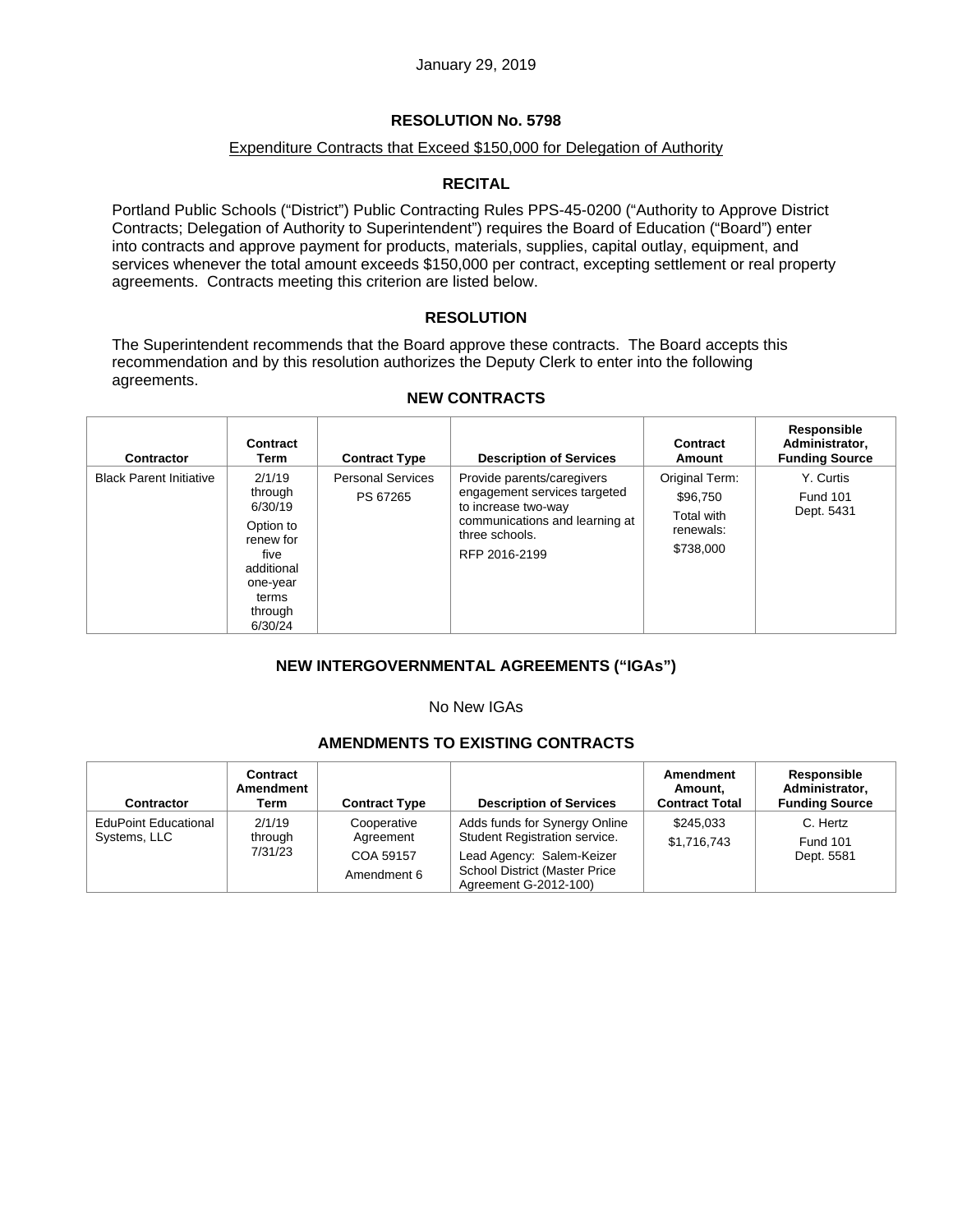January 29, 2019

## Other Matters Requiring Board Approval

Resolution Number 5799 through 5807

During the Committee of the Whole, Director Kohnstamm moved and Director Bailey seconded the motion to adopt Resolution 5799. The motion was put to a voice vote and passed unanimously (7-yes, 0 no), with Student Representative Paesler voting yes, unofficial.

During the Committee of the Whole, Director Brim-Edwards moved and Director Kohnstamm seconded the motion to adopt Resolution 5801. The motion was put to a voice vote and passed unanimously (7 yes, 0-no), with Student Representative Paesler voting yes, unofficial.

During the Committee of the Whole, Director Brim-Edwards moved and Director Kohnstamm seconded the motion to adopt Resolution 5804. The motion was put to a voice vote and passed unanimously (7 yes, 0-no).

During the Committee of the Whole, Director Brim-Edwards moved and Director Rosen seconded the motion to adopt Resolution 5806. The motion was put to a voice vote and passed unanimously (7-yes, 0 no), with Student Representative Paesler voting yes, unofficial.

During the Committee of the Whole, Director Bailey moved and Director Kohnstamm seconded the motion to adopt Resolution 5807. The motion was put to a voice vote and passed unanimously (7-yes, 0 no), with Student Representative Paesler voting yes, unofficial.

Director Rosen moved and Director Kohnstamm seconded the motion to adopt Resolutions 5800, 5802, 5803, 5805, and 5807. The motion was put to a voice vote and passed unanimously (7-yes, 0-no), with Student Representative Paesler voting yes, unofficial.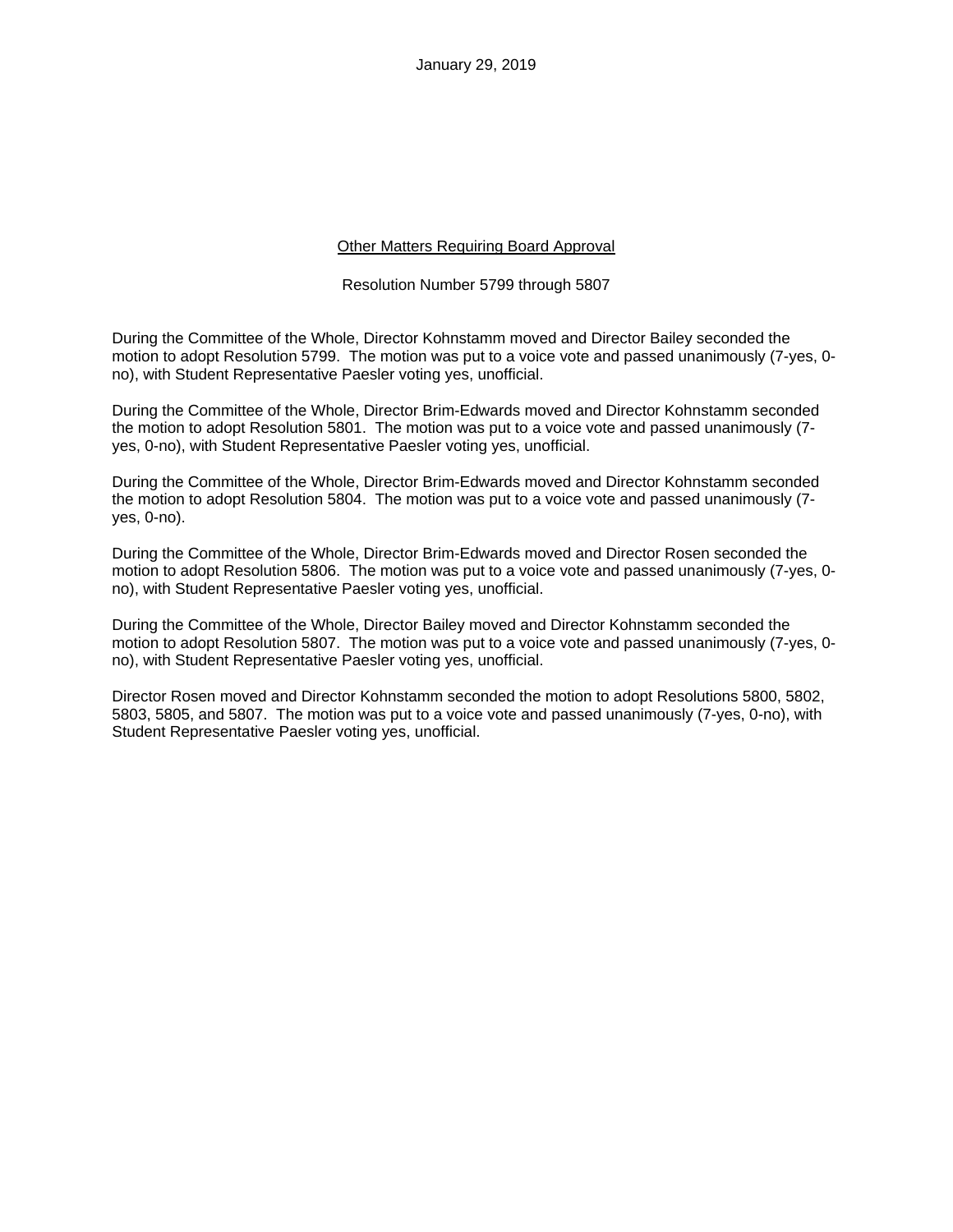#### Amendment of Board of Education Policy 1.20.010-P and Student Representative Duties Policy 1.20.012-P

## **RECITALS**

- A. On November 29, 2018, the Board Policy & Governance Committee reviewed and considered amendment of the Board of Education Policy 1.20.010-P and Student Representative Duties Policy 1.20.012-P.
- B. On December 11, 2018, the Board presented the first reading of the amended Board of Education and Student Representative Duties policies.
- C. On January 8, 2019, the Board decided to send the two policies back to the Policy & Governance Committee to provide revised policy language in the Student Representative Duties Policy.
- D. On January 10, 2019, the Policy & Governance Committee reviewed and recommended further amendments to the Student Representative Duties Policy.
- E. Per District policy, the public comment was open for at least 21 days. In addition, Student Representative Paesler circulated the proposed amendments for consideration by PPS students.

# **RESOLUTION**

The Board hereby amends the Board of Education Policy 1.20.010-P and the Student Representative Duties Policy 1.20.012-P.

.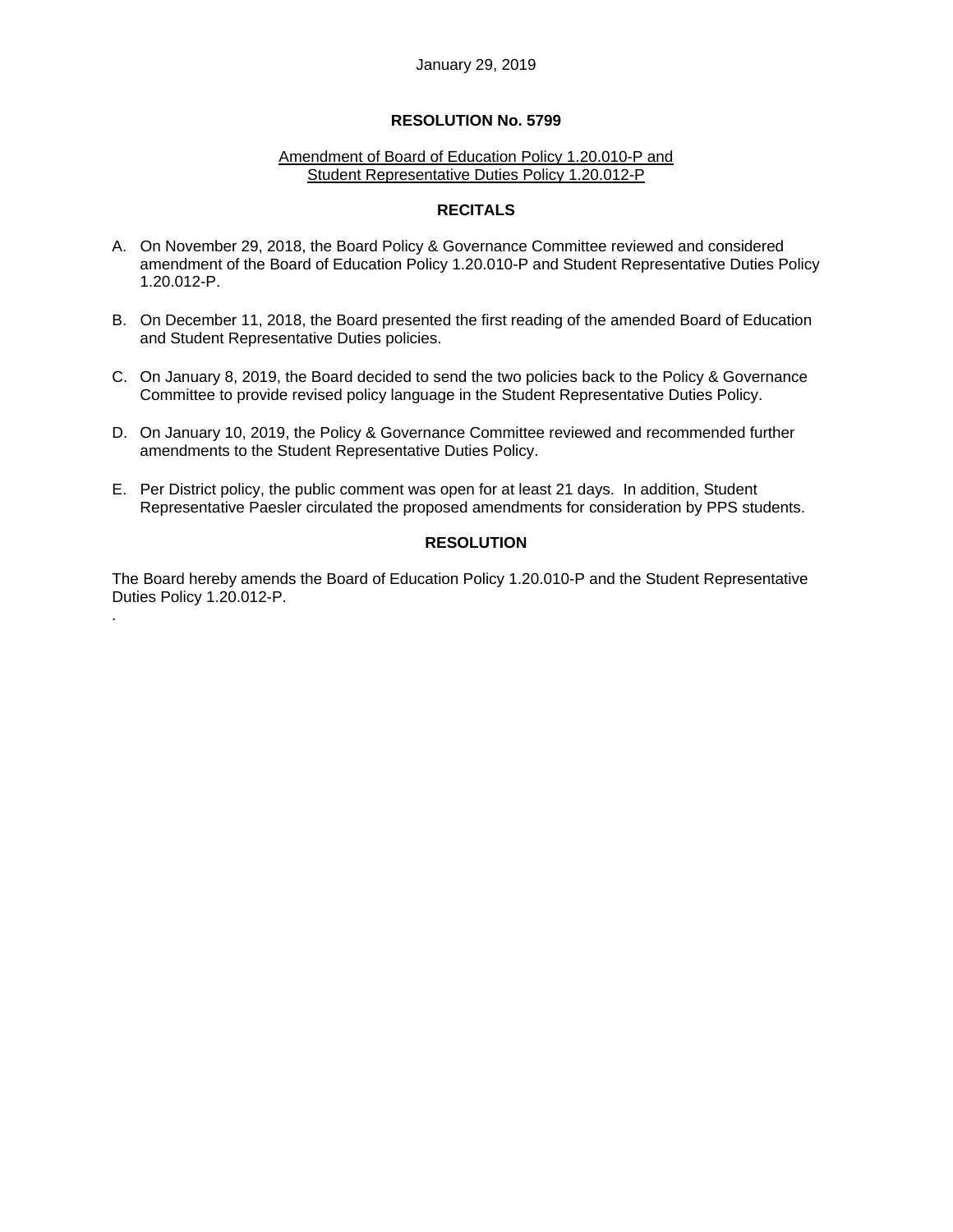#### Rescission of Board Policies

# **RECITALS**

- A. On December 20, 2018, the Board of Education's Policy and Governance Committee reviewed and considered the necessity and relevance of:
	- i. Educator's (sic) Council, 5.40.030-P
	- ii. Professional Compensation, 5.50.010-P
	- iii. Professional Growth Incentive, 5.50.043- P
	- iv. Maternity and Paternity Leave, 5.50.065-P
	- v. Teacher Promotions, 5.60.011-P
- B. On January 8, 2019, the Board presented the first reading of each of those policies for rescission.
- C. Per District policy, the public comment was open for at least 21 days, and no public comments were received.

## **RESOLUTION**

The Board hereby rescinds each of the following policies:

- i. Educator's (sic) Council, 5.40.030-P
- ii. Professional Compensation, 5.50.010-P
- iii. Professional Growth Incentive, 5.50.043- P
- iv. Maternity and Paternity Leave, 5.50.065-P
- v. Teacher Promotions, 5.60.011-P

and instructs the Superintendent to rescind any administrative directives derived from these policies.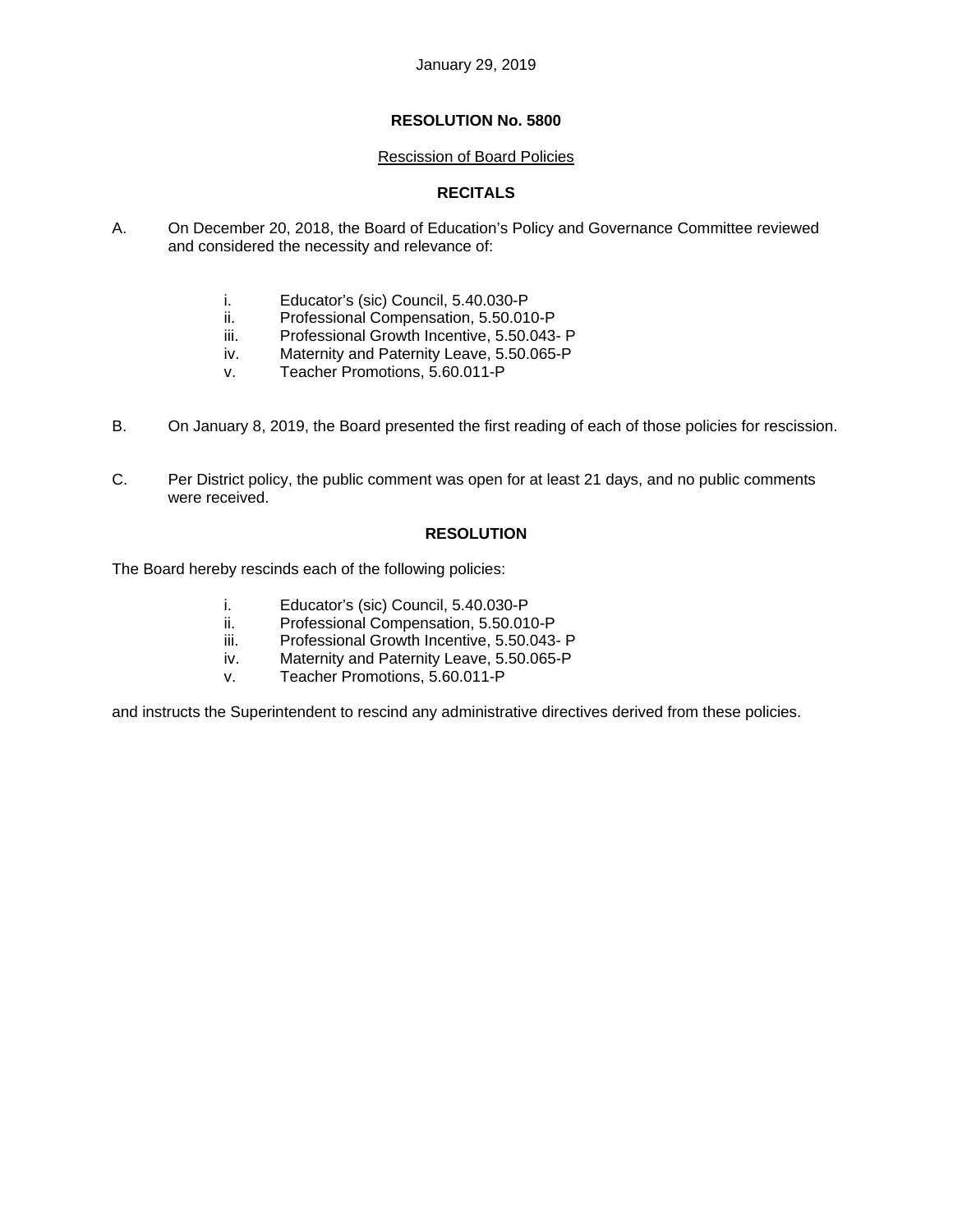## Secure Schools Project: Exemption from Competitive Bidding and Authorization for Use of a Request for Proposals Alternative Contracting Method

## **RECITALS**

- A. The Board of Directors of Portland Public Schools ("District") is the Local Public Contract Review Board ("Board") pursuant to ORS 279A.060.
- B. ORS 279C.335(2) authorizes the Board to exempt certain public improvement contracts or classes of contracts from the standard competitive bidding process otherwise required by the Public Contracting Code and Rules upon certain findings.
- C. In a duly and legally held election on May 16, 2017, general obligation bonds were approved by a majority of the qualified voters of Portland Public Schools voting at the election ("2017 Capital Improvement Bonds").
- D. The District intends to complete the District-wide security upgrades project ("Secure Schools Project") as part of the 2017 Capital Improvement Bond work.
- E. Staff has determined that use of the Request for Proposals alternative contracting method is the preferred method of delivery of the Secure Schools Project. This determination is supported by draft Findings of Fact ("Draft Findings") presented to the Board pursuant to ORS 279C.335.
- F. These Draft Findings specify the cost savings and design, scheduling, operational, safety, and logistical advantages gained through use of the Request for Proposals contracting method.
- G. On January 11, 2019, the District issued a public notice in the Business Tribune announcing the District's intent to utilize the Request for Proposals alternative contracting method for the Secure Schools Project. The notice was issued in compliance with ORS 279C.335 and the PPS Public Contracting Rules. The Draft Findings were made available for public review and comment on the date of publication.
- H. The Board held a public hearing on the Draft Findings on January 29, 2019.
- I. The Superintendent recommends approval of the exemption from Competitive Bidding and approval of the Request for Proposals alternative contracting method for solicitation and completion of the Secure Schools Project.

# **RESOLUTION**

- 1. The Board hereby adopts the Draft Findings in support of use of the Request for Proposals alternative contracting method for the Secure Schools Project ("Findings").
- 2. The Board hereby exempts the Secure Schools Project from competitive bidding requirements as provided in ORS 279C.335 and PPS Public Contracting Rules PPS-49-0145. The exemption is based upon the Findings pursuant to ORS 279C.335(2).
- 3. Pursuant to these Findings and decision, the Superintendent or his designee is hereby authorized to conduct a Request for Proposals alternative contracting process for the Secure Schools Project.

*C. Le*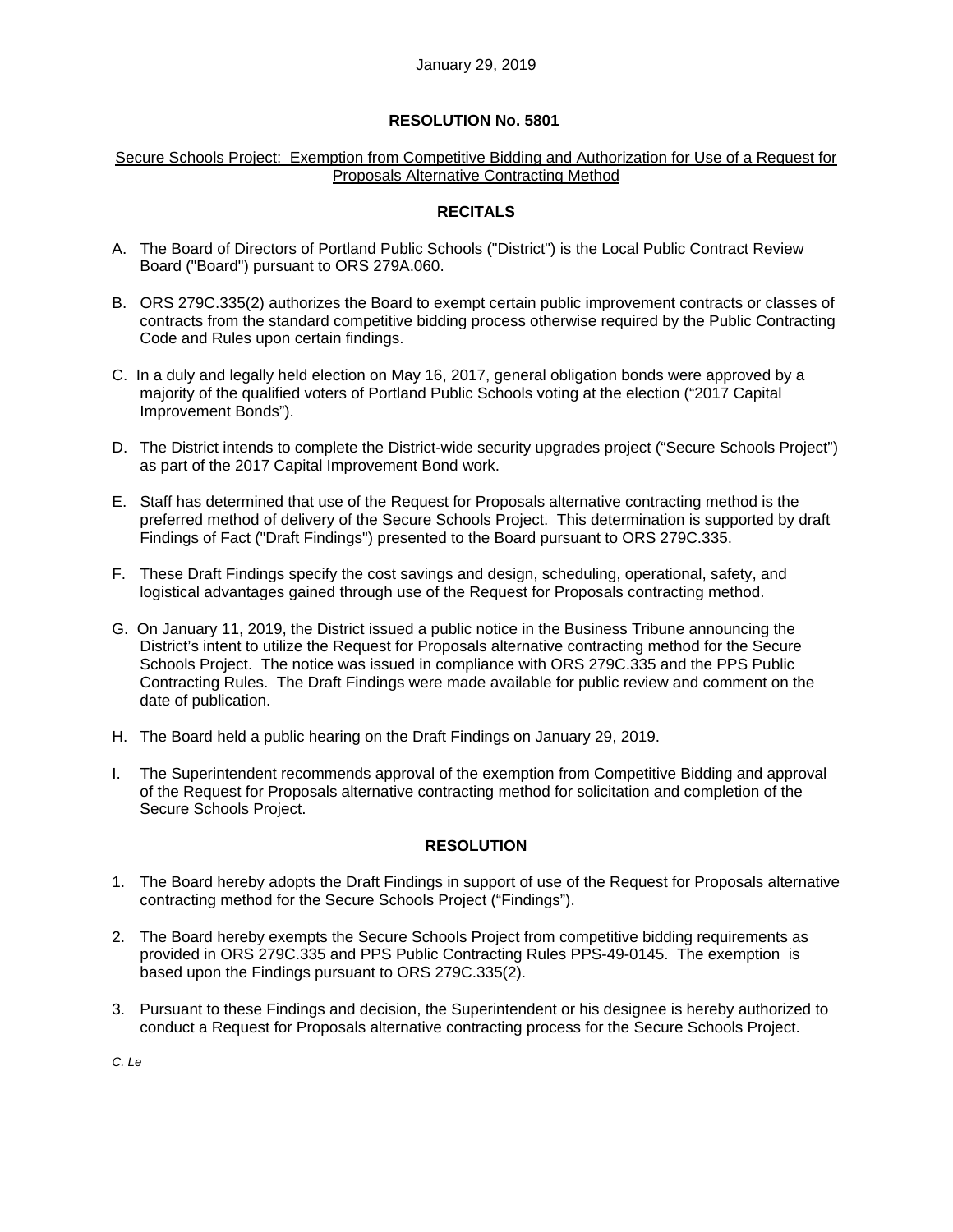## Approval of Head Start Policy Council Recommendation

# **RECITALS**

- A. Federal requirements call for the Governing Board of a Head Start program to approve recommendations for the program.
- B. The Board of Directors for Portland Public Schools serves as the Governing Board for the PPS Head Start Program.
- C. Portland Public Schools Policy Council recommends submitting the application for the Cost-of-Living Adjustment (COLA) of 1.77 percent. The total COLA amount adjustment is \$93,380 for the fiscal year 2019.

# **RESOLUTION**

The Board of Directors for Portland Public Schools, School District No. 1J, Multnomah County, Oregon, approves the Head Start Policy Council recommendations as stated above.

*E. Isham* 

# **RESOLUTION No. 5803**

# Resolution to Approve Revised Budget Calendar for 2019-20

The Portland Public Schools Board of Education approves the Revised Budget Calendar for the 2019-20 school year.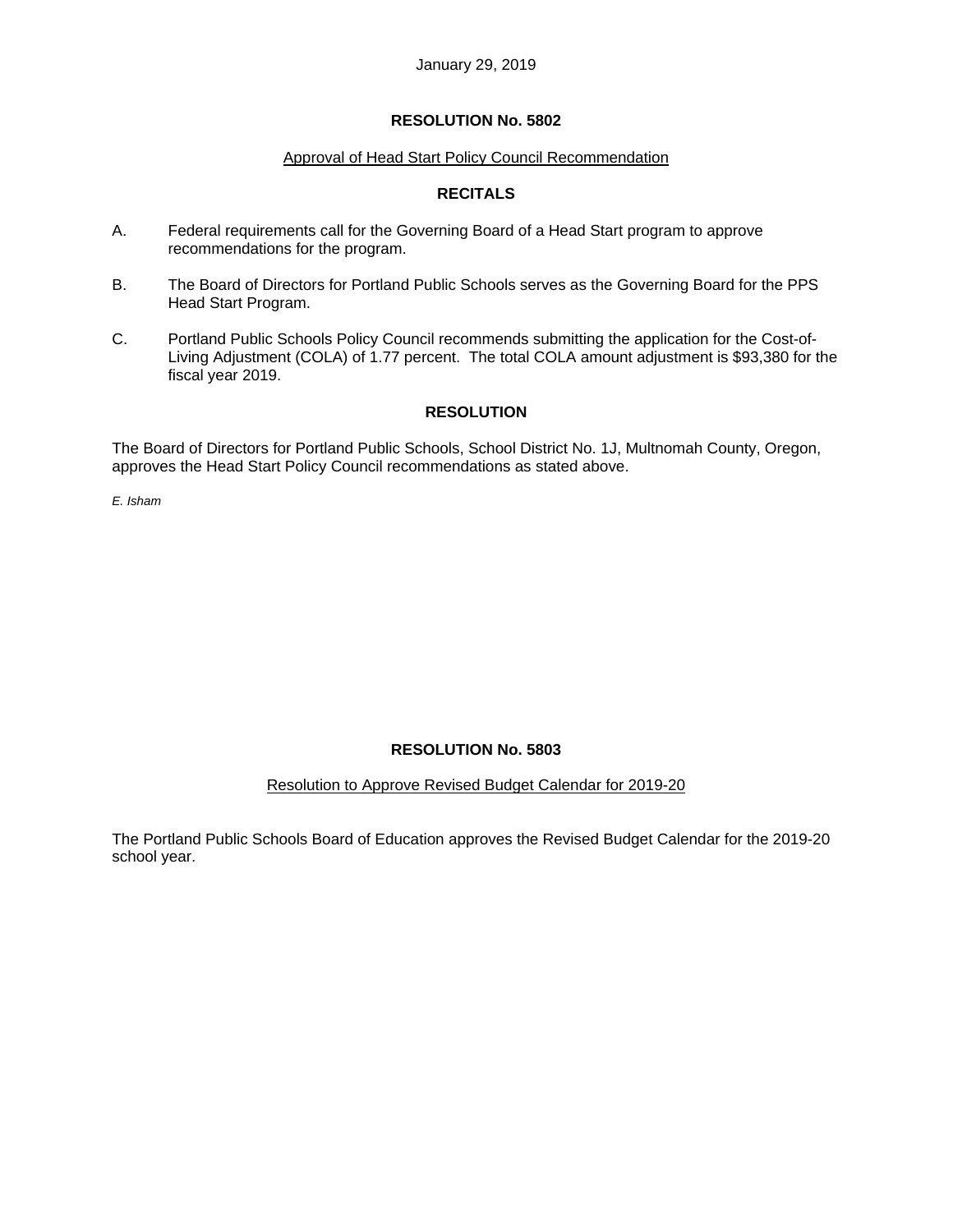## Superintendent's Recommendation for Dismissal of a Contract Teacher

# **RECITALS**

- A. In accordance with 5.20.132-P, a contract teacher may appeal the Superintendent's recommendation to terminate the teacher's employment.
- B. A hearing on the matter was held on January 2, 2019. The hearings officer issued a report and recommendation to the Board soon afterwards.
- C. The Board has reviewed the evidence submitted by the parties and listened to the recording of the hearing along with the hearings officer report and the contract teacher's written summative argument. These documents are confidential and will be kept in the employee's personnel file.
- D. The Board reviewed and considered the evidence and arguments in executive session. The Board will notify the employee in writing of the outcome of the Board's decision.

# **RESOLUTION**

The Board of Education affirms the Superintendent's recommendation to terminate the employee.

# **RESOLUTION No. 5805**

Minutes

The following minutes are offered for adoption:

January 8, 2019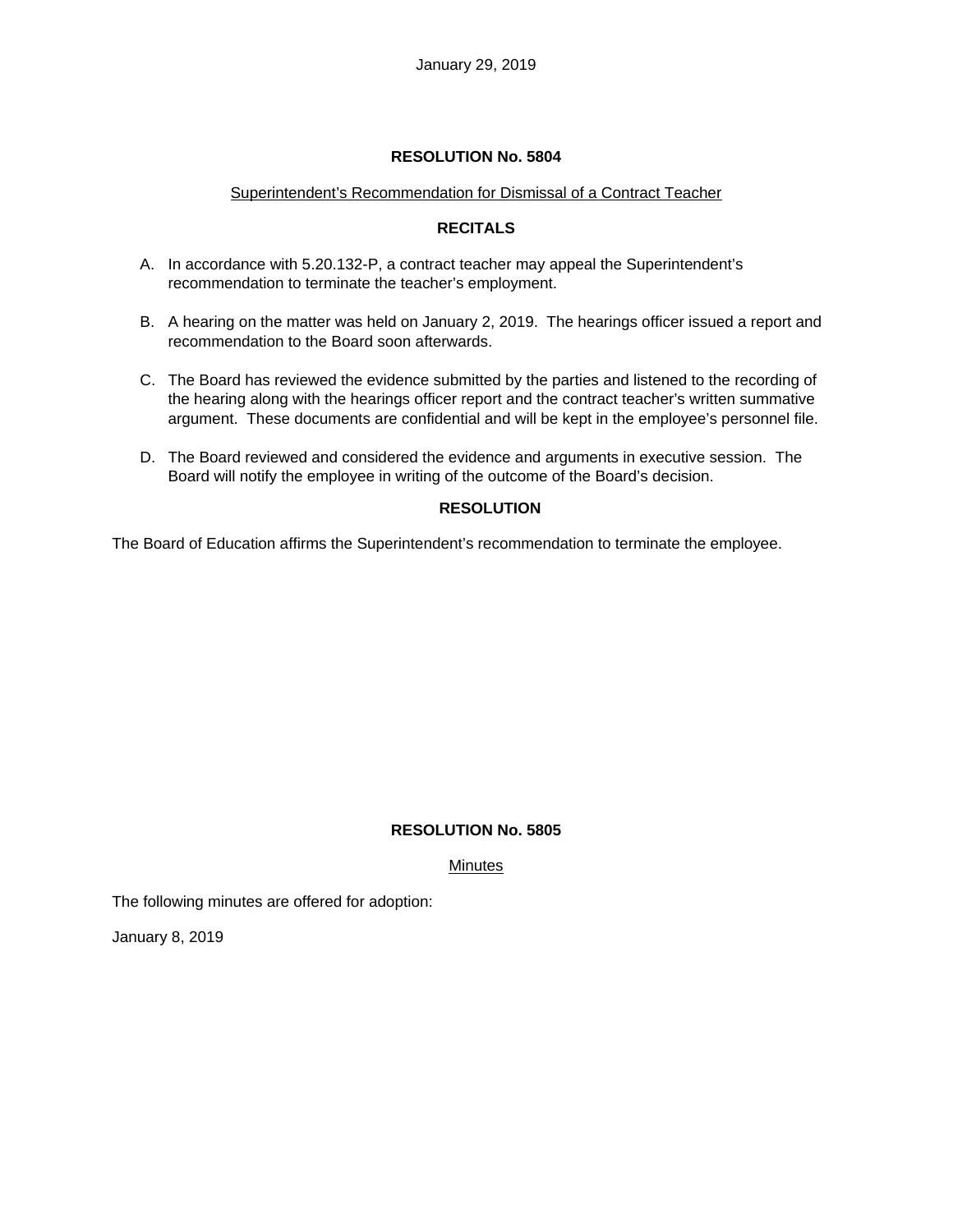## **PROCLAMATION AND RECOGNITION OF FEBRUARY AS BLACK HISTORY MONTH**

WHEREAS, the origin of BLACK HISTORY MONTH began in 1915, half a century after the Thirteenth Amendment abolished slavery in the United States, the creation of noted historian Carter G. Woodson and other prominent African Americans; and

WHEREAS, with the Civil Rights Movement and a growing awareness of black identity, BLACK HISTORY MONTH is now an annual celebration of achievements by Black Americans a time for recognizing the central role of members of the African Diaspora in U.S. history; and

WHEREAS, the contributions of members of the African Diaspora and their endeavors to learn and thrive throughout history and make unforgettable marks in our Nation as artists, scientists, educators, business people, influential thinkers, members of the faith community, athletes, and political and governmental leaders, reflect the greatness of the United States; and

WHEREAS, Black history reflects a determined spirit of perseverance and cultural pride in its struggle to equitably share in the opportunities of a nation founded upon the principles of freedom and liberty for all people; and

WHEREAS, Members of the African Diaspora have participated in every American effort to secure, protect, and advance the cause of freedom and civil rights and continue to resist white supremacy; and

WHEREAS, the local community has enriched the diversity of perspective and experience in our District; and the Board of Education desires to recognize and honor the achievements and contributions of members of the African Diaspora; and

WHEREAS, our history curriculum of community, state, region, nation and the world must reflect the lived experiences of people of different racial, religious, and ethnic groups; and

WHEREAS, all students need an opportunity to understand the common humanity underlying all people, to develop pride in their own identity and heritage, and to respect and accept the identity and heritage of others; and now, therefore, be it

RESOLVED THAT: the Board of Education of the Portland Public Schools hereby recognizes the month of February 2019 as Black History Month and encourages all educators to commemorate this occasion with appropriate ceremonies, instructional activities, and programs.